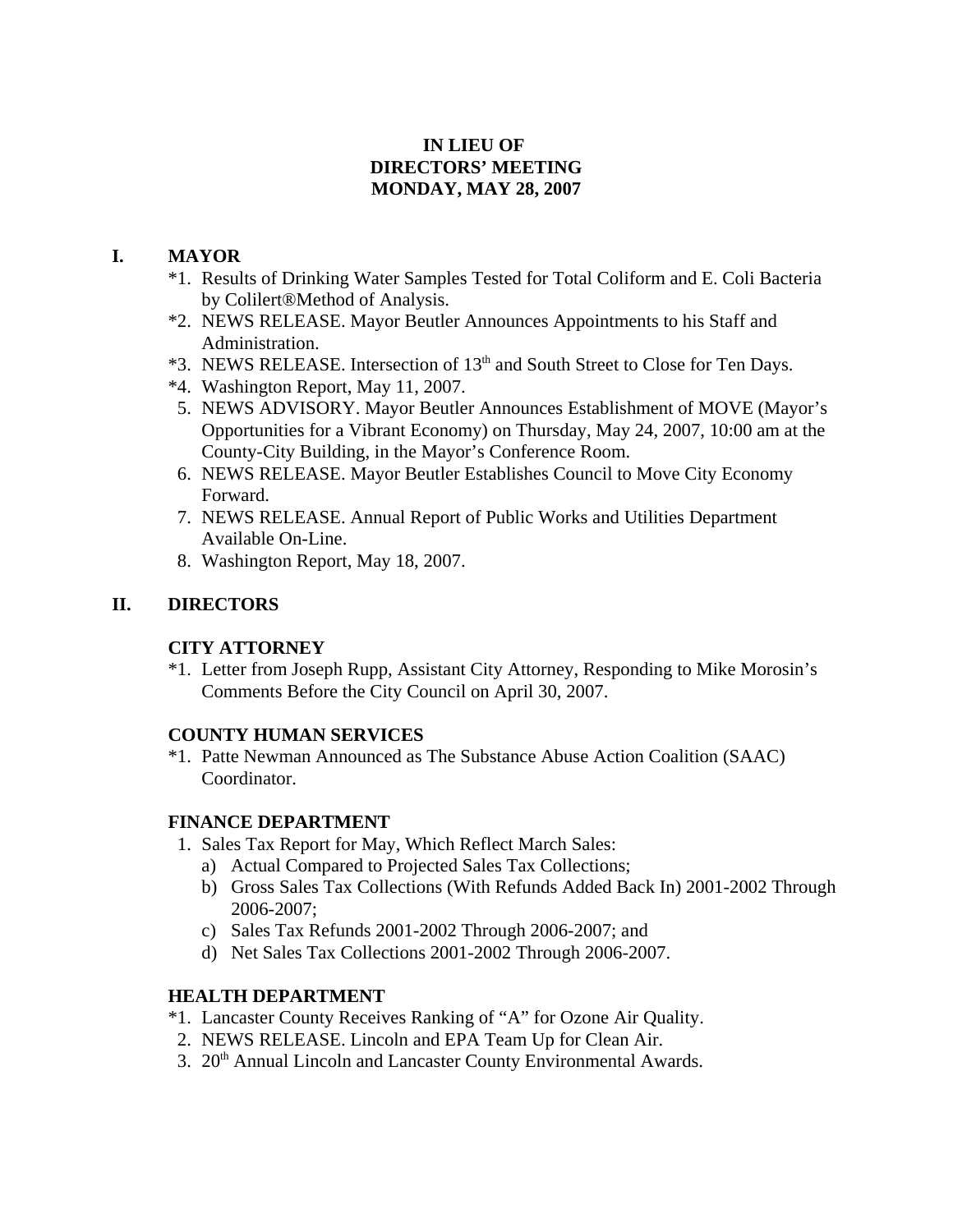### **PLANNING DEPARTMENT**

- \*1. Notice of Neighborhood Meeting for Future Development at the SW Corner of South 27<sup>th</sup> Street and Randolph Street on May 24, 2007.
- 2. Annexation Map for Ordinance No. 18908. The Woodlands at Yankee Hill, 84<sup>th</sup> and Yankee Hill Road.
- 3. Response to Tony Young Regarding Alvo Road and Other Roads in the Fallbrook Area.

#### **PLANNING COMMISSION**

- 1. Planning Commission Minutes of May 16, 2007 and Action on Capital Improvements Program and Transportation Improvement Program.
- 2. Action by Planning Commission, May 23, 2007.

## **PLANNING COMMISSION FINAL ACTION**

- 1. Special Permit No. 1692D, an Amendment to the Wilderness Ridge Community Unit Plan. South 27<sup>th</sup> Street and Yankee Hill Road. Resolution No. PC-01053.
- 2. Special Permit No. 06061A, an Amendment to the Hidden Valley Estates Community Unit Plan. South 112<sup>th</sup> Street and Pine Lake Road. Resolution No. PC-01054.

#### **PUBLIC WORKS AND UTILITIES**

- \*1. ADVISORY. Intersection to Close at 13th and South Streets. Project #540009.
- \*2. ADVISORY. Water Main Project #700298. East of North 58th Court and East End of Johanna Road.
- \*3. ADVISORY. Fletcher Avenue; 1<sup>st</sup> Street to Approximately 600 Feet East of  $7<sup>th</sup>$ Street. Seventh Street; Fletcher Avenue to Morton Street. Project #76904.

## **URBAN DEVELOPMENT**

- \*1. Street and Alley Vacation No. 07005. North 61st Street North of Aylesworth Avenue.
- \*2. North 27th Bid Information. Assessment Resolution. Business Improvement District Act, North 27<sup>th</sup> Street Maintenance Business Improvement District.
- \*3. North 27th Bid Information. Proposed Distribution of Assessment of Downtown Maintenance District.

## **III. CITY CLERK**

## **IV. COUNCIL REQUESTS/CORRESPONDENCE**

#### **JON CAMP**

- 1. Email from Rev. James H. Voss. Do Not Allow Talent Plus to Continue To Build in Holmes Park.
- 2. Emails Expressing Opposition to a Holiday Inn Express Being Built at South  $27<sup>th</sup>$ and Tamarin Ridge Road.
	- a) Tenile Fix
	- b) LeShara and Troy Ways-Bothe.
	- c) Lea Clauss